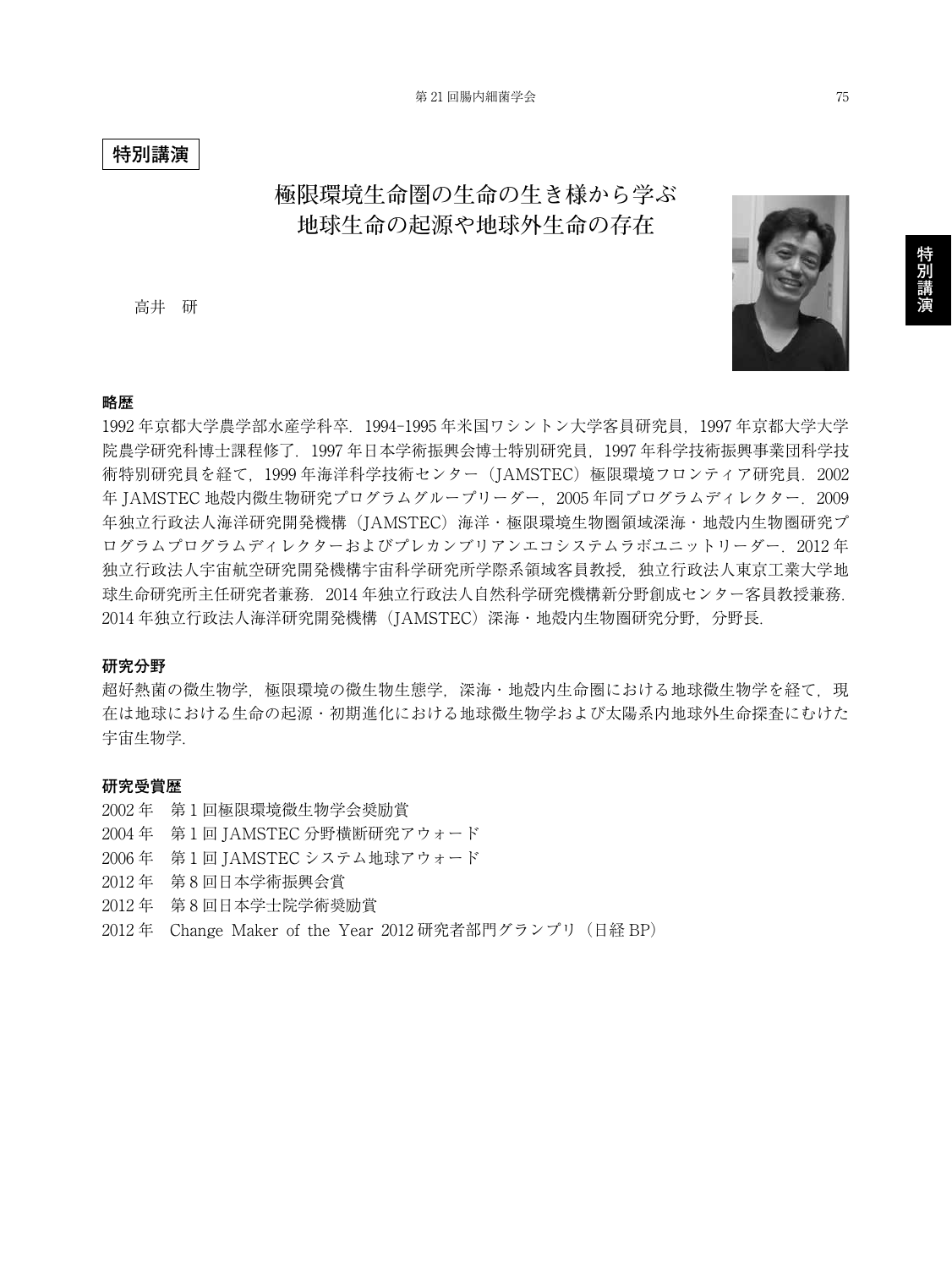# **極限環境生命圏の生命の生き様から学ぶ 地球生命の起源や地球外生命の存在**

#### 高井 研

#### 国立研究開発法人海洋研究開発機構 深海・地殻内生物圏研究分野 分野長

私は割と真面目に,「生命の起源」を解明するためには,地球生物以外の生物を理解することが最も合 理的な方法論であると思っています.それは「人類の起源」の解明に人間以外の生物との相対的な比較 が必要なのと同じように,地球生物と地球外生命との比較によって初めて,「生命とは何か」とか「生命 の起源」についての一般解と特殊解のような本質的な理解に辿り着くことができると思うからです.と は言うものの,それでも多くの先端的な研究者の中には,あるいは一般の人々の中にも,そしてもちろ ん私の中にも,なんとなく「生命とは何か」とか「生命の起源」についての漠然とした一般的共有イメー ジがあるような気がします.

今の地球の暗黒の深海には,400℃を超えるような熱水が噴出している場が 500 か所以上見つかってい ます.最近では,こうした深海熱水は銅や貴金属やレアメタルといった海底資源の宝庫として注目され ていますが,発見以来,深海熱水研究の一番の原動力になってきたのは,「そこで地球生命が誕生した」 のではないかという人間の好奇心をかきたてる根源的な科学興味でした.これまでにわかってきた深海 熱水を巡る様々な研究分野の成果から,「少なくとも我々の祖先はすべて,約 40 億年前の深海熱水とい う場所の洗礼を通じて地球全域に適応進化・伝播し,今に至った」ことは間違いないようです.

一方,深海熱水の発見と時を同じくして,太陽系の他の惑星や小惑星起源の隕石から,地球生命の細 胞の原材料となる有機物が見つかり,それ以降たくさんの有機物が太陽系や太陽系の宇宙に存在するこ とがわかってきました.しかも,それらの有機物は地球にもたくさん届けられている可能性があること もわかってきました.「もしかして宇宙で作られた有機物から地球生命は誕生したのではないか」と考え る研究者も増えてきました. そして「地球生命が宇宙の有機物から生み出されるのなら, 他の惑星の生 命も宇宙の有機物からドンドン生み出されるのではないか」とも考えられるようになってきました.

実は,「地球生命が地球でできた有機物から生み出される」シナリオと「地球生命が宇宙でできた有機 物から生み出される」シナリオでは,「生命がどのように誕生してゆくか」という過程が大きく異なって くるのです.私は当初,「宇宙でできた有機物が深海熱水で加工されて地球生命が生み出されたのではな いか」と考えていました.ところが最近は,「地球生命は地球で(深海熱水で)できた有機物から生み出 される」という地産地消シナリオの方が正しいと考えるようになりました. その理由についてお話しし ます.